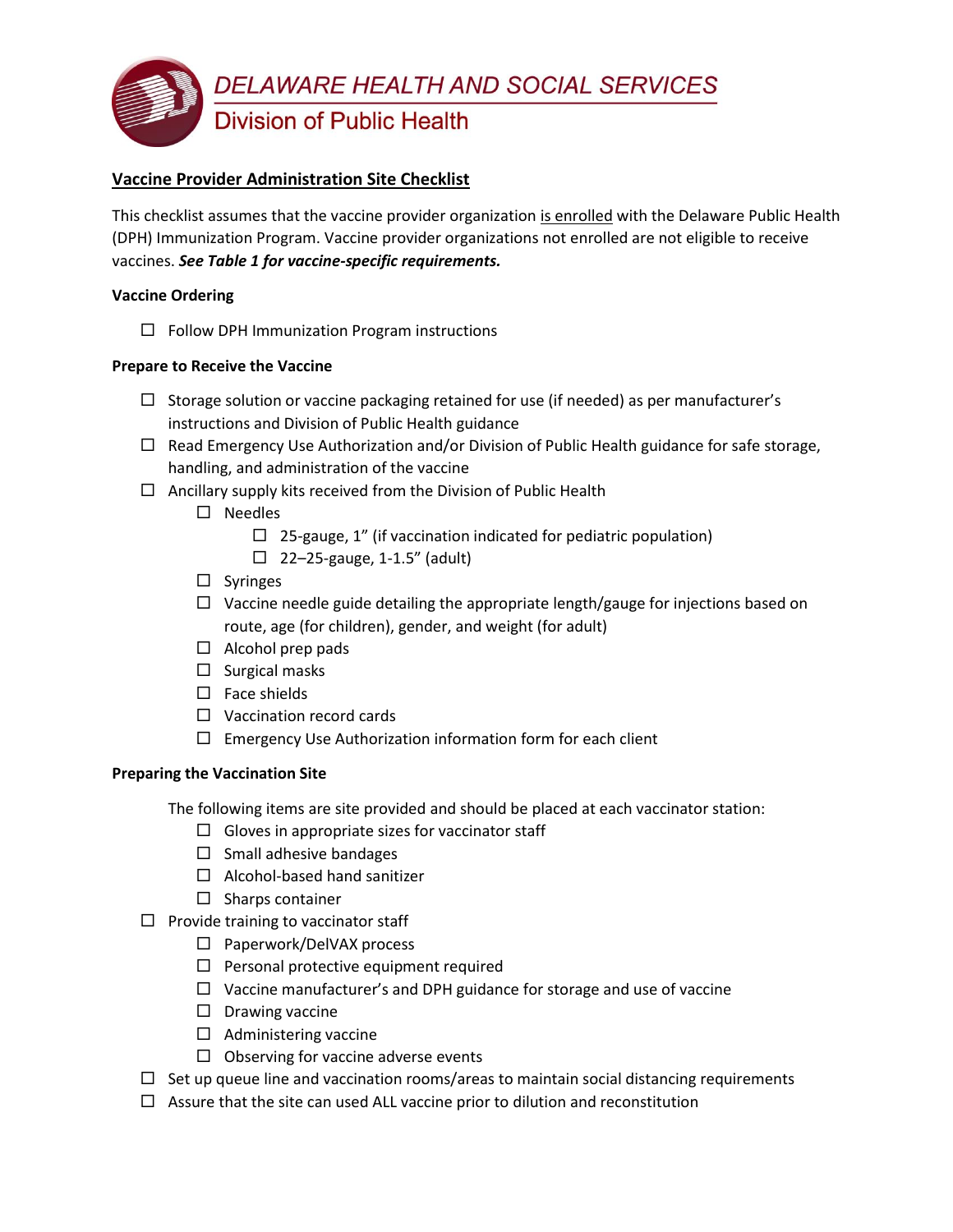

- $\Box$  Print copies of registration forms, Emergency Use Authorization (EUA) Fact Sheet for Recipients, and Vaccine Information Sheet for clients (as required)
- $\Box$  Prepare to provide emergency medical care for severe allergic reactions/anaphylaxis, i.e., diphenhydramine, epinephrine auto-injectors (site provided)
- $\Box$  Set up area for post-vaccine administration observation (vaccine adverse event reporting)

#### **Staff Safety**

- $\Box$  Brief staff on infection prevention and safety procedures
- $\Box$  Brief staff on personal protective equipment (PPE) optimization techniques (when PPE resource availability is limited)
- $\Box$  Provide staff with PPE
	- $\Box$  Visually inspect all vaccinators to assure PPE is worn appropriately
	- $\Box$  Regularly inspect PPE to assure integrity
- $\Box$  Assure that social distancing practices are communicated in queue line and throughout process

#### **Administering Vaccine**

- $\Box$  Clients complete registration form (DelVAX required data)
- $\Box$  Provide adequate supplies (ancillary kit + gloves) at each vaccination station
- $\Box$  Provide information sheets on vaccine to clients prior to administration
- $\Box$  Provide counseling to the client as required by the U.S. Department of Health and Human Services and/or DPH
- $\Box$  Practice PPE optimization techniques such as using an alcohol-based hand rub to sanitize gloves between vaccinations (as required)
- $\Box$  Administer vaccines
- $\Box$  Dispose of syringes in accordance with established work practice controls
- $\Box$  Provide vaccination record card
- $\square$  Direct client to post-vaccination observation area

#### **Post-Administration Observation**

- $\square$  Post-vaccination observation
- $\Box$  Provide emergency medical care for severe allergic reactions
- $\Box$  Schedule follow-up visit for second vaccine dose (as required)
- $\Box$  Report reactions through the Vaccine Adverse Event Reporting System (VAERS) as needed

#### **Vaccine Reporting**

- $\Box$  Report daily vaccinations to DelVAX within 24 hours of vaccine administration
- $\Box$  Report vaccine availability to Vaccine Finder daily
- $\Box$  Immediately report any unreconstituted vaccine vials that will not be used by the site to the Division of Public Health Immunization Program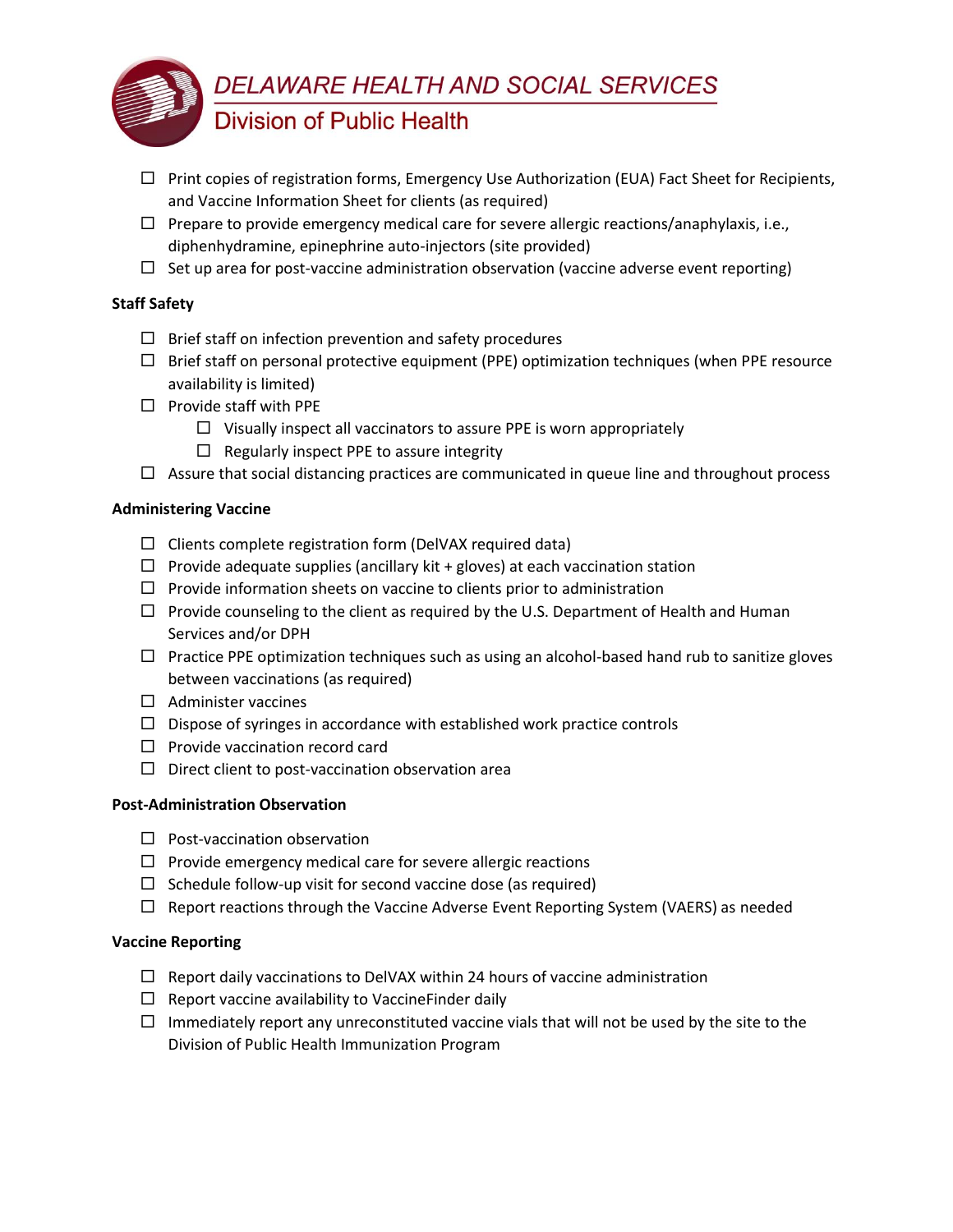DELAWARE HEALTH AND SOCIAL SERVICES<br>Division of Public Health

| Table 1 - Vaccine-specific Requirements                                                                                                                                                                                                                                                                                                                                                                                                                                                                                                               |                                                                                                                                                                                                        |  |  |  |
|-------------------------------------------------------------------------------------------------------------------------------------------------------------------------------------------------------------------------------------------------------------------------------------------------------------------------------------------------------------------------------------------------------------------------------------------------------------------------------------------------------------------------------------------------------|--------------------------------------------------------------------------------------------------------------------------------------------------------------------------------------------------------|--|--|--|
| <b>For Pfizer Vaccine Only</b>                                                                                                                                                                                                                                                                                                                                                                                                                                                                                                                        | <b>For Moderna Vaccine Only</b>                                                                                                                                                                        |  |  |  |
| Ultra-cold storage solution or vaccine<br>$\Box$<br>packaging retained for use<br>Plan for second dose administration 21 days<br>$\Box$<br>(range 17 to 21 days) following first dose or<br>as soon as possible thereafter                                                                                                                                                                                                                                                                                                                            | Refrigerated solution for short-term vaccine<br>□<br>storage<br>Plan for second dose administration 28 days<br>ப<br>(range to be determined) following first dose<br>or as soon as possible thereafter |  |  |  |
| Receive mixing kit from the Division of Public<br>$\Box$<br>Health<br><b>Diluent</b><br><b>Needles</b><br><b>Syringes</b><br>ப<br>Alcohol prep pads<br>Follow manufacturer's instructions on<br>$\Box$<br>reconstituting vaccine for just-in-time use<br>Provide copy of Table 2 - Triage of persons<br>$\Box$<br>presenting for Pfizer-BioNTech COVID-19<br>vaccination at each vaccination station<br>Post-vaccination observation<br>$\Box$<br>30 minutes for persons that had previous<br>ப<br>anaphylaxis<br>15 minutes for all others<br>$\Box$ | No mixing/diluent required, however,<br>$\Box$<br>vaccinators must gently swirl vial prior to<br>withdrawing each dose                                                                                 |  |  |  |